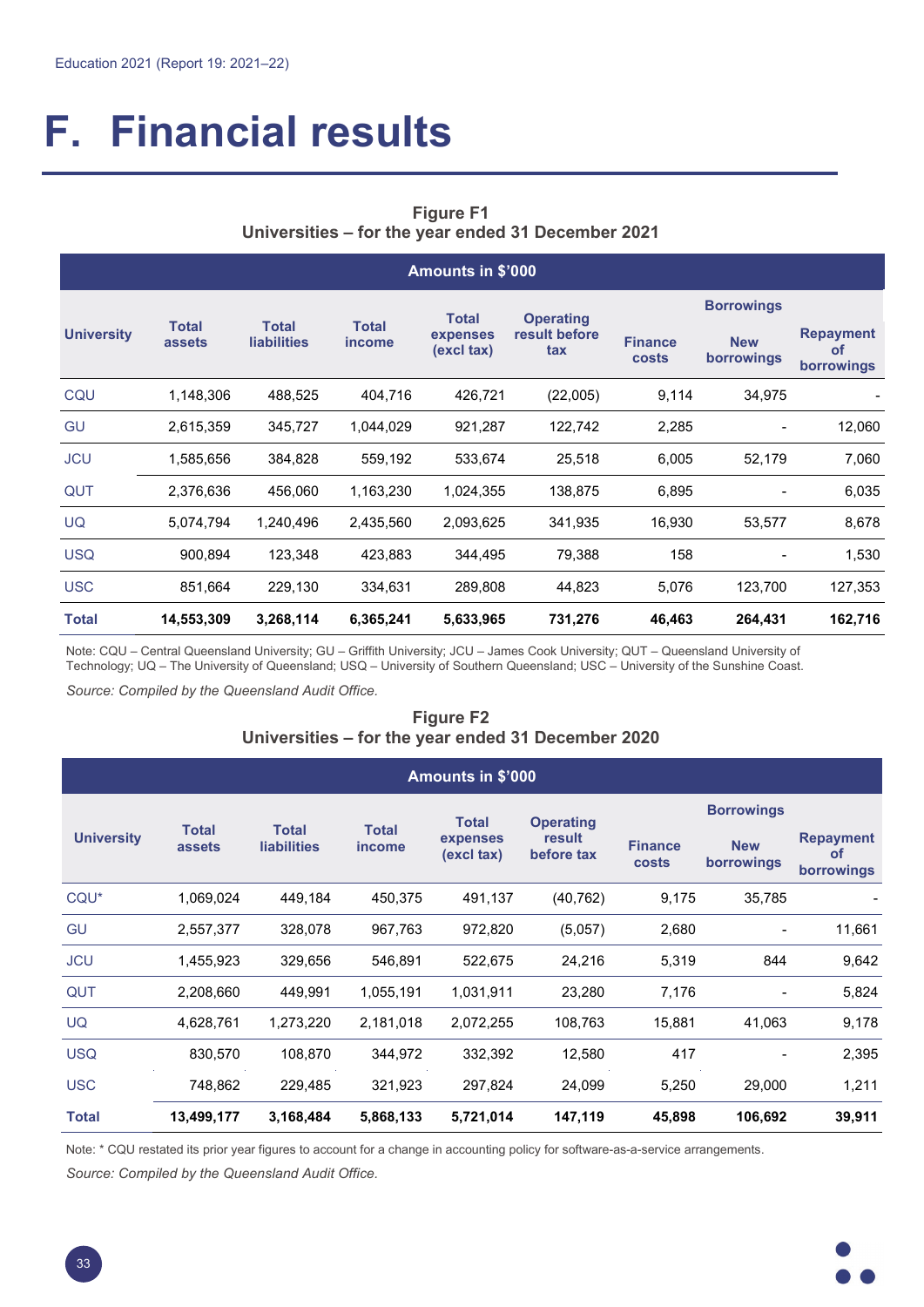| <b>Figure F3</b>                                                  |  |
|-------------------------------------------------------------------|--|
| Departments and TAFE Queensland – for the year ended 30 June 2021 |  |

|               | <b>Amounts in \$'000</b> |                                    |                        |                        |                      |                                |                          |                                             |  |  |
|---------------|--------------------------|------------------------------------|------------------------|------------------------|----------------------|--------------------------------|--------------------------|---------------------------------------------|--|--|
|               |                          |                                    |                        | <b>Total</b>           | <b>Operating</b>     | <b>Borrowings</b>              |                          |                                             |  |  |
| <b>Entity</b> | <b>Total</b><br>assets   | <b>Total</b><br><b>liabilities</b> | <b>Total</b><br>income | expenses<br>(excl tax) | result<br>before tax | <b>Finance</b><br><b>costs</b> | <b>New</b><br>borrowings | <b>Repayment</b><br><b>of</b><br>borrowings |  |  |
| <b>DoE</b>    | 24,358,030               | 1,161,644                          | 10.163.456             | 10,006,139             | 157.317              | 19.785                         | $\blacksquare$           | 7,691                                       |  |  |
| <b>DESBT</b>  | 1.850.266                | 500.796                            | 1.309.617              | 1.314.974              | (5, 357)             | 22.130                         |                          | 3,613                                       |  |  |
| <b>TAFEQ</b>  | 434.816                  | 177.069                            | 668.102                | 665.877                | 2,225                | 2,236                          | $\blacksquare$           | 235                                         |  |  |
| <b>Total</b>  | 26,643,112               | 1,839,509                          | 12,141,175             | 11,986,990             | 154,185              | 44,151                         | ۰                        | 11,539                                      |  |  |

Note: DoE – Department of Education; DESBT – Department of Employment, Small Business and Training; TAFEQ – TAFE Queensland.

*Source: Compiled by the Queensland Audit Office.*

# **Figure F4 Departments and TAFE Queensland – for the year ended 30 June 2020**

| Amounts in \$'000 |                        |                                    |                               |                        |                      |                         |                          |                                             |  |
|-------------------|------------------------|------------------------------------|-------------------------------|------------------------|----------------------|-------------------------|--------------------------|---------------------------------------------|--|
|                   |                        |                                    |                               | <b>Total</b>           | <b>Operating</b>     | <b>Borrowings</b>       |                          |                                             |  |
| <b>Entity</b>     | <b>Total</b><br>assets | <b>Total</b><br><b>liabilities</b> | <b>Total</b><br><i>income</i> | expenses<br>(excl tax) | result<br>before tax | <b>Finance</b><br>costs | <b>New</b><br>borrowings | <b>Repayment</b><br><b>of</b><br>borrowings |  |
| <b>DoE</b>        | 22.496.467             | 998,135                            | 10.058.470                    | 10.057.156             | 1.314                | 22,008                  | $\blacksquare$           | 7,121                                       |  |
| <b>DESBT</b>      | 1,807,759              | 462.913                            | 1,105,339                     | 1,107,512              | (2, 173)             | 22,493                  | $\overline{\phantom{0}}$ | 3,250                                       |  |
| <b>TAFEQ</b>      | 425.336                | 170.010                            | 597.963                       | 632.663                | (34,700)             | 2,204                   |                          | 295                                         |  |
| <b>Total</b>      | 24,729,562             | 1,631,058                          | 11,761,772                    | 11,797,331             | (35, 559)            | 46,705                  | ۰                        | 10,666                                      |  |

*Source: Compiled by the Queensland Audit Office.*